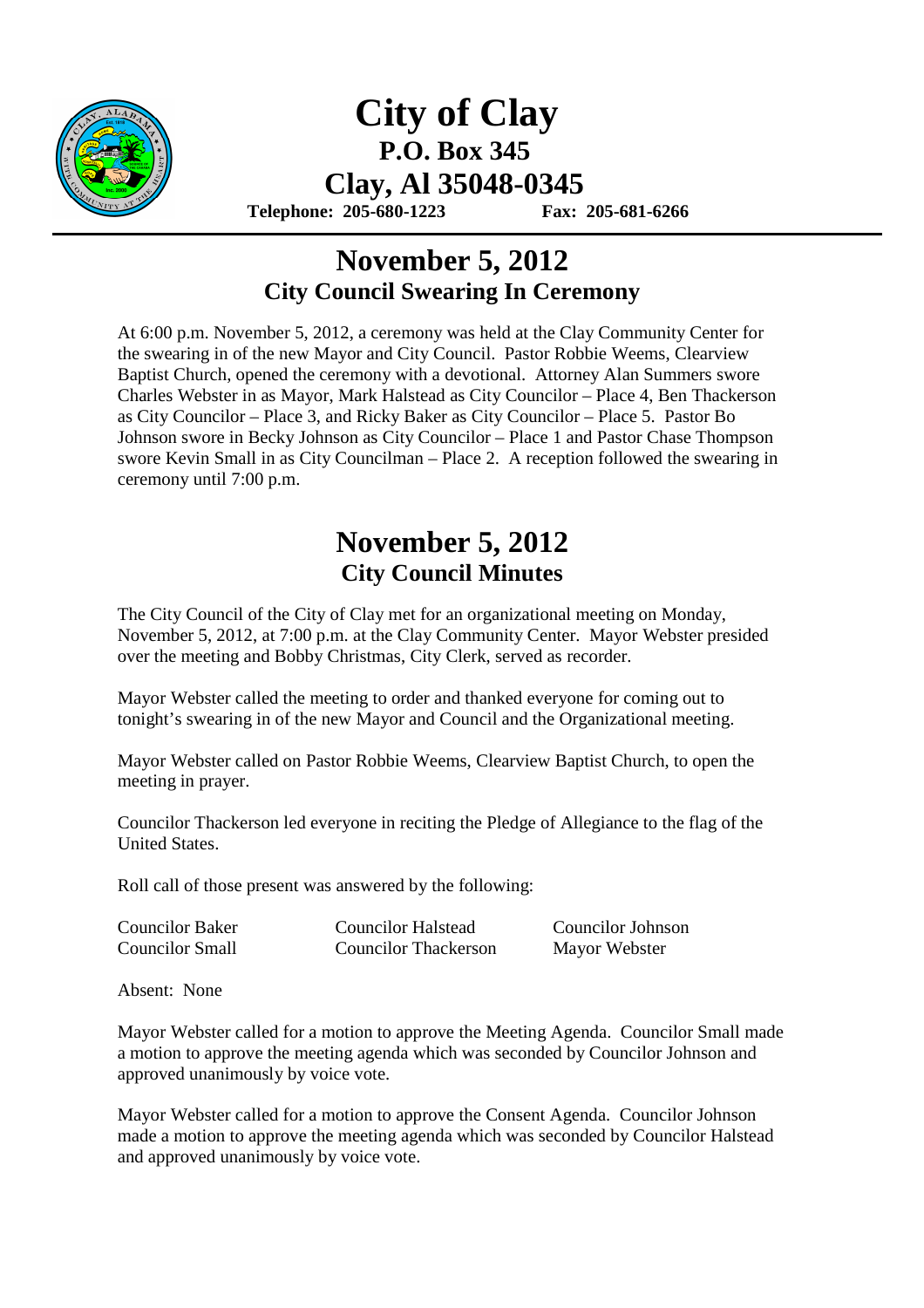

**November 5, 2012 City Council Meeting Page 2** 

Mayor Webster called for a nomination of one of the members of the Council to serve as the Mayor Pro Tempore. Councilor Small made a motion that Councilor Johnson serve as Mayor Pro Tempore. Councilor Halstead seconded the motion which was approved unanimously by voice vote.

Mayor Webster called for a motion to approve the nomination of Alan Summers as City Attorney. Councilor Baker made a motion that Alan Summers be appointed as the City Attorney. Councilor Small seconded the motion which was approved unanimously by voice vote.

Mayor Webster called for a motion to enter into unanimous consent. Councilor Johnson made a motion to enter into unanimous consent which was seconded by Councilor Halstead. The motion was put before the council and a roll call vote was conducted with the results as follows:

Yeas: Councilors Baker, Halstead, Johnson, Small, Thackerson and Mayor Webster.

Nays: None

Mayor Webster introduced Ordinance 2012 – 09; An Organizational Ordinance for the Term 2012 – 2016. City Clerk Bobby Christmas read the Ordinance.

Councilor Johnson made a motion to approve Ordinance 2012 – 09 which was seconded by Councilor Thackerson. The motion was put before the council and a roll call vote was conducted with the results as follows:

Yeas: Councilors Baker, Halstead, Johnson, Small, Thackerson and Mayor Webster.

Nays: None

Mayor Webster introduced Ordinance  $2012 - 10$ ; An Ordinance Establishing Committees for the Term 2012 – 2016. City Clerk Bobby Christmas read the Ordinance.

Councilor Small made a motion to approve Ordinance 2012 – 10 which was seconded by Councilor Halstead. The motion was put before the council and a roll call vote was conducted with the results as follows:

Yeas: Councilors Baker, Halstead, Johnson, Small, Thackerson and Mayor Webster.

Nays: None

Mayor Webster called an end to unanimous consent and announced the appointment of standing committees and asked the Councilors for a report as follows: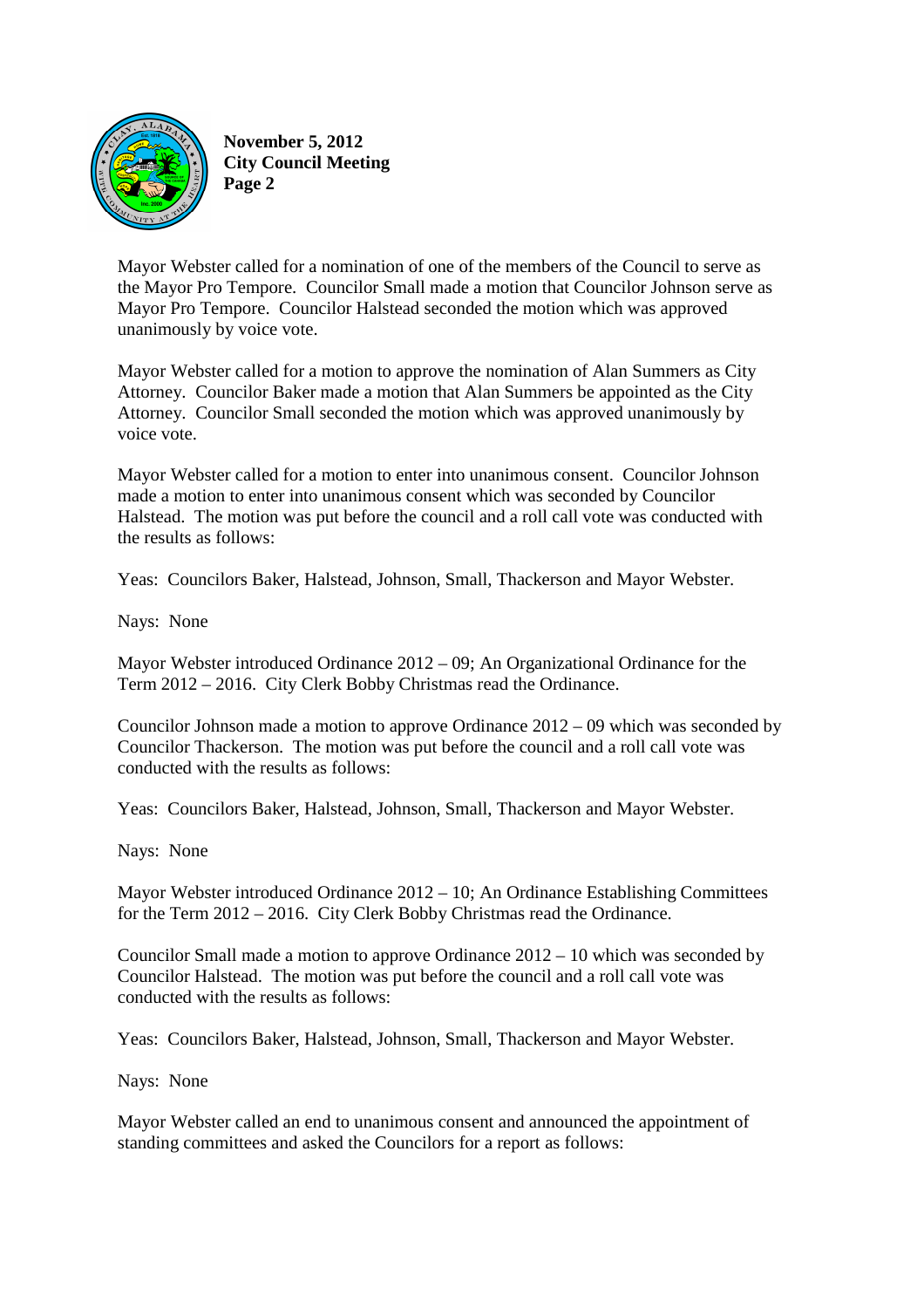

**November 5, 2012 City Council Meeting Page 3** 

Mayor Webster announced that Councilor Baker will be over the Committee on Public Safety. Councilor Baker stated his goal is to improve safety in the City of Clay and invited anyone interested to be a part of this committee.

Mayor Webster announced that Councilor Halstead will be over the Committee on Community Development and Annexations as well as being the liaison to the Building Inspections Department. Councilor Halstead announced that he is looking forward to working for the City.

Mayor Webster announced that Councilor Johnson will be over the Committee on Schools as well as serving as liaison to the Seniors and as the Councilor Ex-Officio to the Planning and Zoning Commission. Councilor Johnson expressed her excitement over the crowd at this meeting. She invited all attendees to come back to City Council meetings on a regular basis.

Mayor Webster announced that Councilor Small will be the liaison to the Public Works Department as well as the Library Board. Councilor Small stated that he is looking forward to working with the Public Works Department and Clay Public Library. He announced a science fiction book club meeting at the library scheduled for November 15. Councilor Small asked Mayor Webster if the Abatement Board would fall under the responsibility of the Public Works Department or the Building Inspections. Mayor Webster stated he would have an answer for him at the next meeting.

Mayor Webster announced that Councilor Thackerson will be the liaison to the Park and Recreation Board. Councilor Thackerson announced that he has been involved with the Park Board for a long time and the Board is currently taking applications for open positions.

Mayor Webster announced that many of these boards and committees have open positions and urged anyone interested in serving to contact Andrea Self at City Hall to obtain more information.

Mayor Webster directed the Council's attention to Ordinance 2012-08, An Ordinance to Amend the Business License Ordinance Issuance Fee. He asked the Council to review the Ordinance and announced that it would be discussed and voted on at the next City Council Meeting.

Mayor Webster then introduced information about Christmas decorations included in the Council's informational packet. Mayor Webster stated that he does not like to introduce and vote on spending money at the same meeting, but this situation is unavoidable. He stated that the Council was emailed this information the previous week and have had time to review the estimates. Mayor Webster stated that in 2011 the City spent approximately \$12,000.00 on preparing for the Christmas season's festivities. Councilor Johnson stated that the City will need to contract a company to do this soon if they want to hire a company this year.